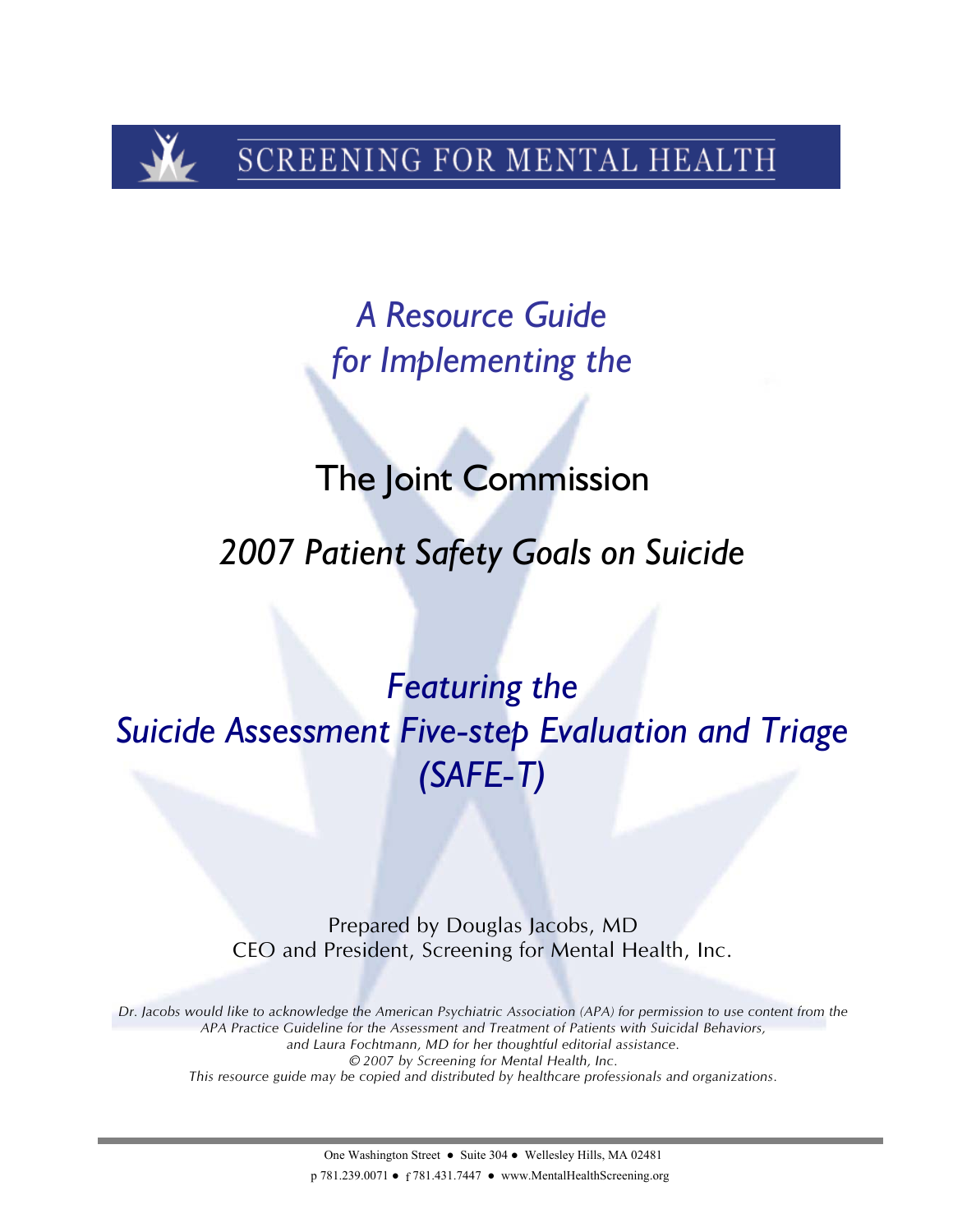# *TABLE OF CONTENTS*

| M(C)1: The risk assessment includes identification of specific factors                                     |    |
|------------------------------------------------------------------------------------------------------------|----|
| Step 1: SAFE-T, Risk Factors                                                                               |    |
| Step 2: SAFE-T, Protective Factors                                                                         |    |
| Step 3: SAFE-T, Specific Suicide Inquiry                                                                   |    |
| $M(C)2$ : The client's immediate safety needs and most appropriate setting for<br>treatment are addressed. | 9  |
| Step 4: SAFE-T, Level of Risk/Intervention                                                                 |    |
| Immediate Patient Safety Needs in the Emergency Department                                                 |    |
| <b>Treatment Setting Selection</b>                                                                         |    |
| <b>Inpatient Suicide Assessments</b>                                                                       |    |
| Immediate Safety Needs of Hospitalized Patients                                                            |    |
| Suicide Risk and Observation Levels                                                                        |    |
| Safety Needs to Consider in the Physical Environment                                                       |    |
| $M(C)$ 3: The organization provides information such as a crisis hotline to                                | 15 |
| <b>Step 5: SAFE-T, Documentation</b>                                                                       |    |
| Suicide Risk Following Discharge                                                                           |    |
| <b>Patient Discharge Guidelines</b>                                                                        |    |
| <b>Other Documentation Guidelines</b>                                                                      |    |
|                                                                                                            |    |
|                                                                                                            |    |
|                                                                                                            | 19 |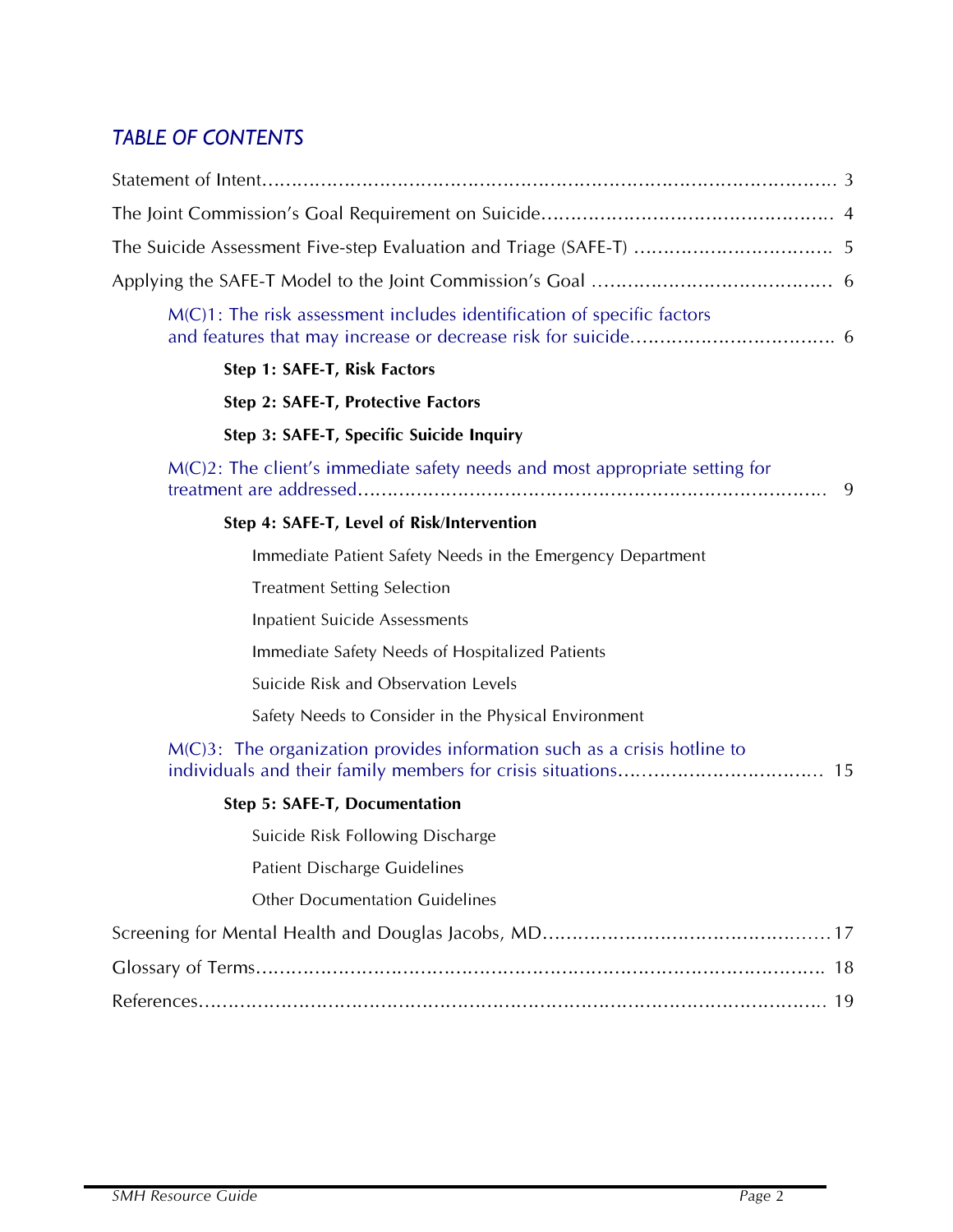# *STATEMENT OF INTENT*

The Joint Commission has recently published its 2007 National Patient Safety Goals<sup>1</sup>, including a requirement related to patient suicide.

Screening for Mental Health, Inc. in collaboration with The Suicide Prevention Resource Center (SPRC), developed a suicide assessment protocol, *the Suicide Assessment Five-step Evaluation and*   $Triangle (SAFE-T)^2$ .

This document serves as a resource guide, using the SAFE-T protocol as a centerpiece to facilitate implementation of the Joint Commission patient safety goal on suicide. This material is not intended to function as a standard of care, nor does it include every acceptable approach to meeting this goal.

The following resources were used:

- American Psychiatric Association Practice Guidelines for the Assessment and Treatment of Patients with Suicidal Behaviors<sup>3/4</sup>
- The SAFE-T, a suicide assessment protocol for mental health care providers developed by Douglas Jacobs, MD and The Suicide Prevention Resource Center<sup>5</sup>
- The suicide risk assessment teleconference training sponsored by the National Association of Psychiatric Health Systems (NAPHS)<sup>6</sup>

For specific questions about the Joint Commission's requirement and/or applicability contact The Joint Commission at 630-792-5000 or visit the website www.JointCommission.org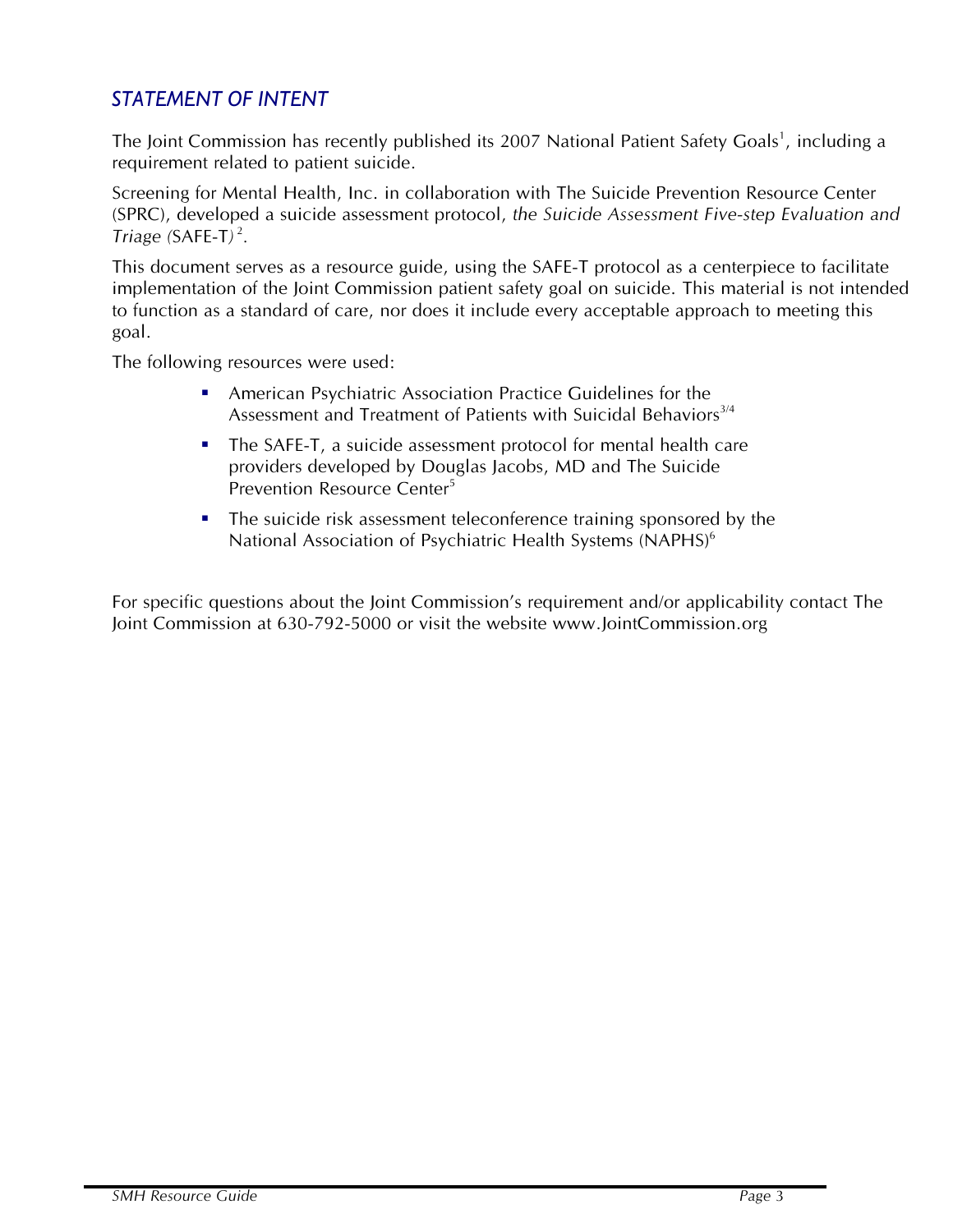# *THE JOINT COMMISSION GOAL 15A: THE ORGANIZATION IDENTIFIES CLIENTS AT RISK FOR SUICIDE*

According to The Joint Commission, the requirements apply only to behavioral healthcare and psychiatric hospitals and patients being treated for emotional or behavioral disorders in general hospitals.

#### **Rationale for Requirement 15A**

Suicide ranks as the eleventh most frequent cause of death (third most frequent in young people) in the United States, with one person dying from suicide every 16.6 minutes. Suicide of a care recipient while in a staffed, round-the-clock care setting has been the #1 most frequently reported type of sentinel event since the inception of the Joint Commission's Sentinel Event Policy in 1996. Identification of individuals at risk for suicide, while under the care of, or following discharge from a health care organization, is an important first step in protecting and planning the care of these atrisk individuals<sup>7</sup>.

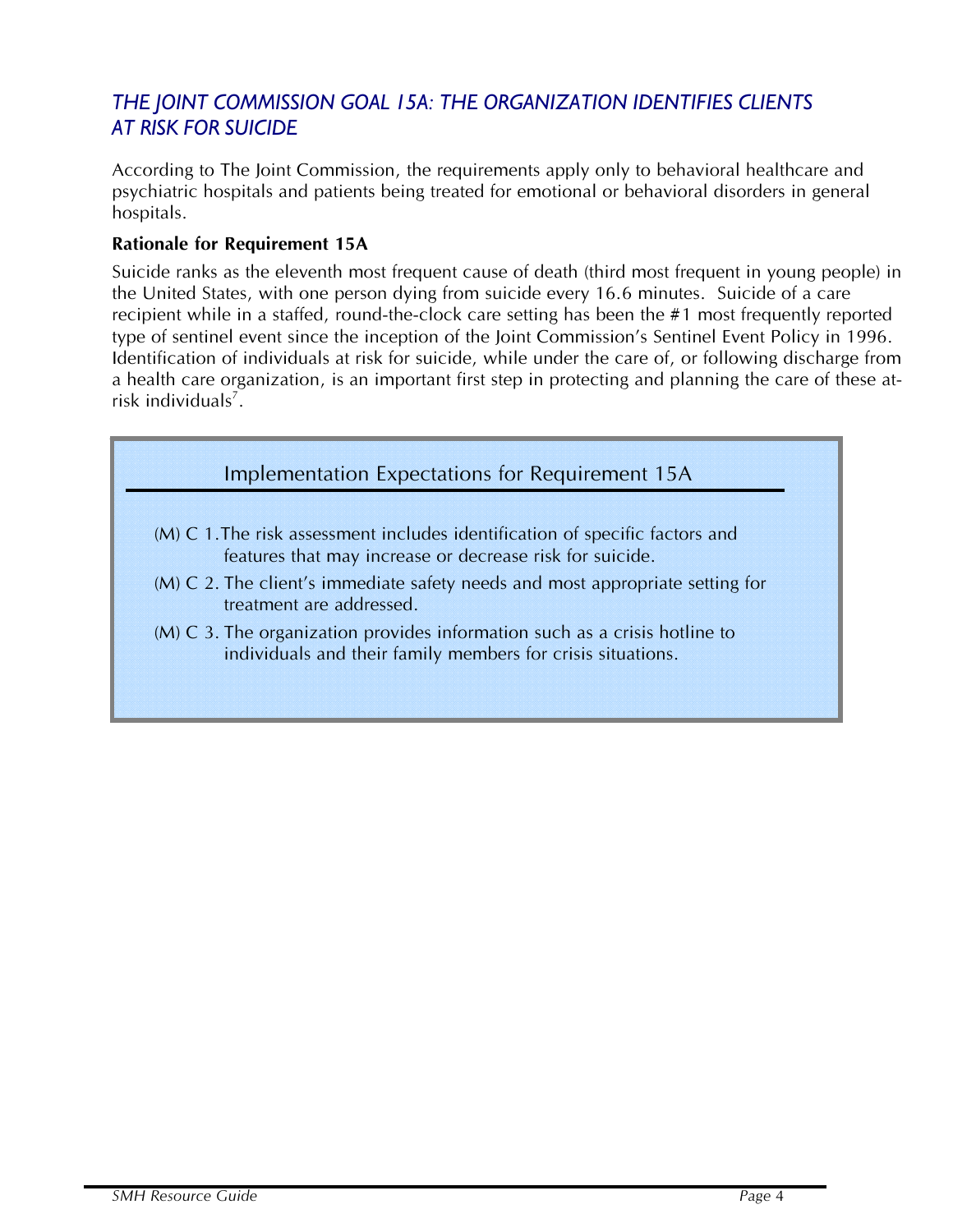# *THE SUICIDE ASSESSMENT FIVE-STEP EVALUATION AND TRIAGE (SAFE-T)*

At the core of Screening for Mental Health's (SMH) mission is the dissemination of educational materials and resources to healthcare professionals. In collaboration with the Suicide Prevention Resource Center, SMH designed the SAFE-T, a suicide assessment protocol consistent with the American Psychiatric Association Practice Guidelines for the Assessment and Treatment of Patients with Suicidal Behaviors. This protocol outlines a series of steps in conducting a comprehensive suicide assessment, estimating suicide risk and developing treatment plans and interventions responsive to the risk level; however, the ultimate determination of suicide risk is a clinical judgment.

# SAFE-T (Suicide Assessment Five-step Evaluation and Triage)

- 1. Identify risk factors, noting those that can be modified to reduce risk
- 2. Identify protective factors, noting those that can be enhanced
- 3. Conduct suicide inquiry: suicidal thoughts, plans, behavior and intent
- 4. Determine level of risk and choose appropriate intervention to address and reduce risk
- 5. Document the assessment of risk, rationale, intervention and follow-up instructions

The question regarding the utility of suicide scales in clinical practice is often raised and was thoroughly addressed in the APA Practice Guidelines for the Assessment and Treatment of Patients with Suicidal Behaviors. Below, please find an excerpt from page 23 on this point.

# Understand the Relevance and Limitations of Suicide Assessment Scales<sup>8</sup>

*"Although a number of suicide assessment scales have been developed for use in research ..., their clinical utility is limited. Self-report rating scales may sometimes assist in opening communication with the patient about particular feelings or experiences. In addition, the content of suicide rating scales, such as the Scale for Suicide Ideation and the Suicide Intent Scale, may be helpful to psychiatrists in developing a thorough line of questioning about suicide and suicidal behaviors. However, existing suicide assessment scales suffer from high false positive and false negative rates and have very low positive predictive values. As a result, such rating scales cannot substitute for thoughtful and clinically appropriate evaluation and are not recommended for clinical estimations of suicide risk."*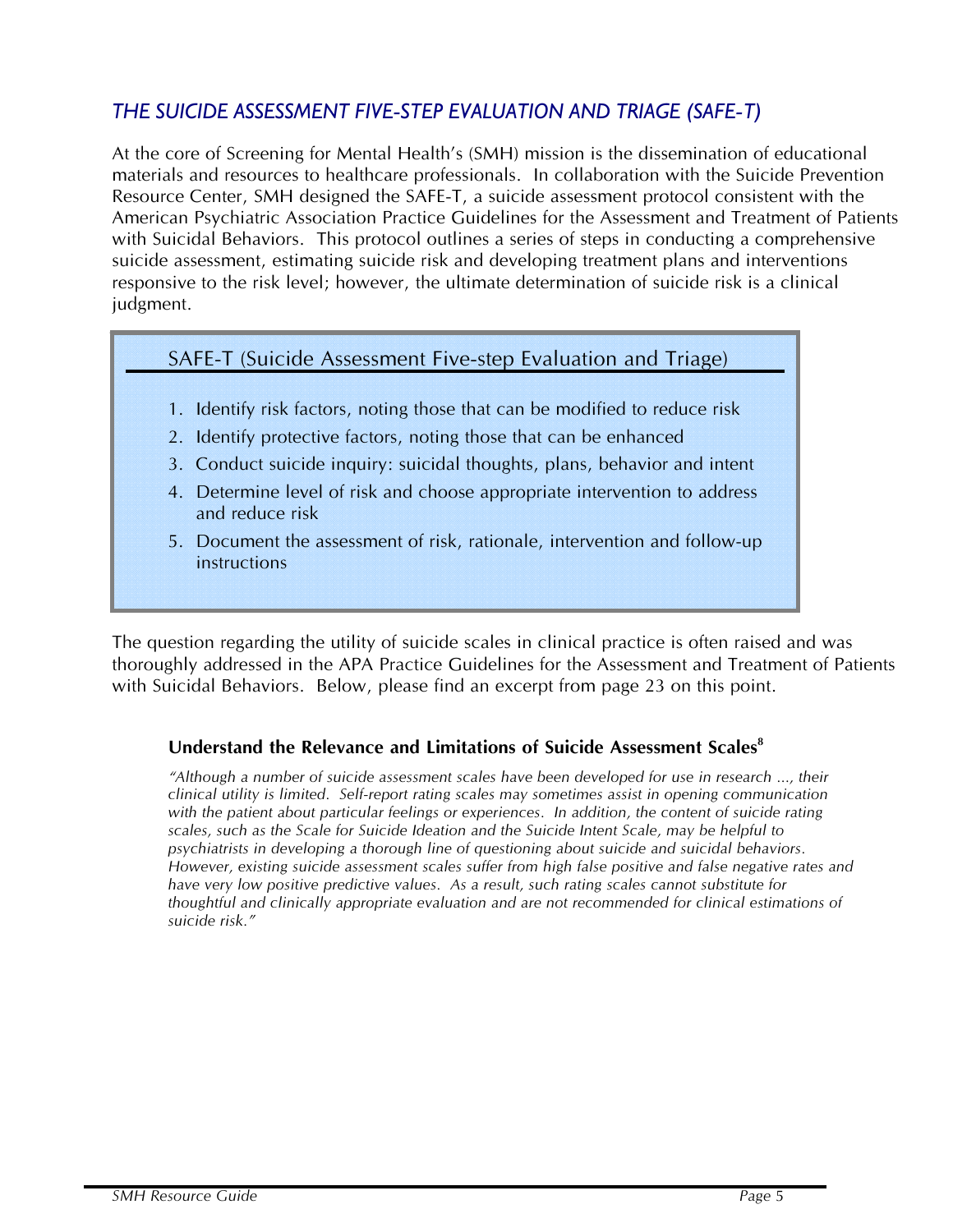# *APPLYING THE SAFE-T MODEL TO THE JOINT COMMISSION GOAL*

In preparing this resource guide, the SAFE-T protocol has been amplified to demonstrate a method for implementing the new Joint Commission requirements on patient safety. For each Implementation Expectation of the Joint Commission requirements, the corresponding SAFE-T steps are identified and described in detail.

## *M(C) 1: THE RISK ASSESSMENT INCLUDES IDENTIFICATION OF SPECIFIC FACTORS AND FEATURES THAT MAY INCREASE OR DECREASE RISK FOR SUICIDE.*

The first Implementation Expectation corresponds to steps one, two and three of the SAFE-T.

## *Step 1: Identify risk factors, noting those that can be modified to reduce risk.*

Relevant risk factors<sup>9</sup> are determined while completing a psychiatric evaluation. Information sources may include the patient, medical records, referring treatment providers, family and friends.

- **Current and Past Psychiatric Diagnoses:** Especially mood disorders (depressed or mixed phase), psychotic disorder, alcohol/substance abuse disorders, Cluster B personality disorders or traits, eating disorders and anxiety disorders. Co-morbidity and recent onset of illness increase risk
- **Key Symptoms:** Anhedonia, impulsivity, hopelessness or despair, anxiety/panic, global insomnia and command hallucinations
- **Suicidality:** Current suicide ideation, intent, plan, or attempt and prior attempts aborted attempts, suicide rehearsal or non-suicidal self-injury. History of prior suicide attempts, aborted suicide attempts or selfinjurious behavior
- **Family History:** Suicide, attempts (first-degree relatives) or Axis I psychiatric diagnoses requiring hospitalization
- **Precipitants/Stressors:** Triggering events leading to humiliation, shame or despair, (i.e**.,** loss of relationship, financial, or health status—real or anticipated). Ongoing medical illness (esp. CNS disorders, pain). History of abuse or neglect. Intoxication
- **Access to firearms**
- **Physical Illnesses:** Certain medical diagnoses and conditions are associated with higher risk of suicide. There should be a low threshold for seeking psychiatric consultation in these situations, particularly in the presence of even mild depressive symptoms.
	- Malignant neoplasms
	- $*$  HIV/ AIDS
	- Peptic ulcer disease
	- $*$  Kidney failure requiring hemodialysis
	- Pain syndromes
	- Functional impairment including organic brain injuries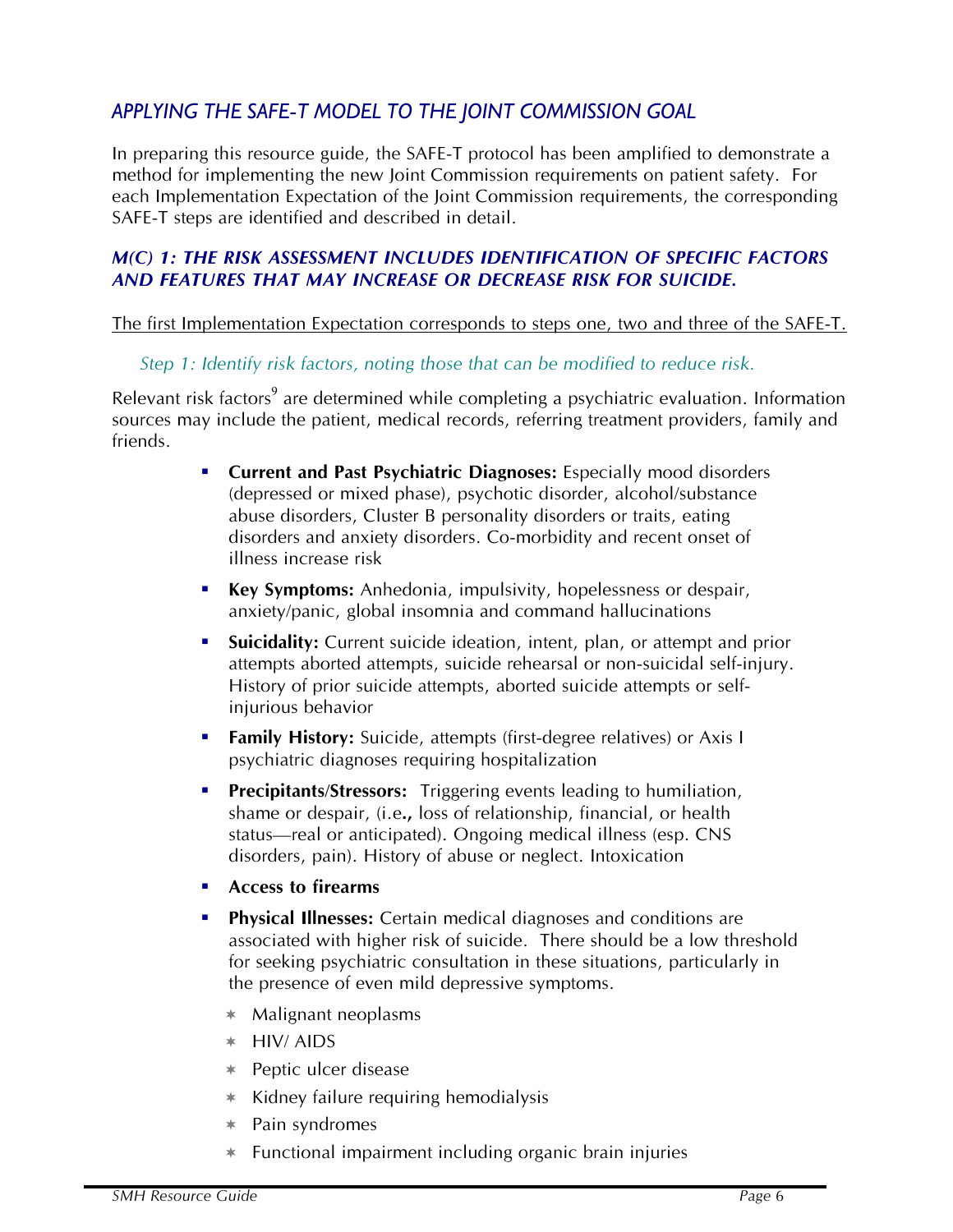- Diseases of nervous system, especially Multiple Sclerosis and Temporal Lobe Epilepsy
- **Cognitive Dimensions:** Thought constriction, polarized thinking
- **Childhood Trauma:** Sexual/physical abuse, neglect, parental loss
- **Demographic:** Male, elderly group, widowed, divorced or single marital status, particularly for men

The following risk factors can be modified through treatment and intervention in ways that may reduce suicide risk

- **Specific Psychiatric Symptoms:** Hopelessness, psychic pain/anxiety, decreased self-esteem, impulsivity, aggression, panic attacks, agitation and psychosis can be treated with medications and psychotherapy
- **Environmental:** Access to firearms and other lethal means of suicide can be restricted.10 Individuals can be observed until intoxication resolves.
- **Inadequate Social Supports:** Family members and close friends can be educated about illness and resources to provide more social support.

## *Step 2: Identify protective factors*<sup>11</sup> - noting those that can be enhanced. (The presence of protective factors may not counteract significant acute suicide risk)

- **Internal:** Ability to cope with stress, religious beliefs, frustration tolerance, absence of psychosis
- **External:** Responsibility to children or beloved pets, positive therapeutic relationships, social supports

# *Step 3: Specific questioning about thoughts, plans, behaviors, intent<sup>12</sup>.*

- Ask about suicidal ideation (frequency, intensity, duration), plans and behaviors
- Ask about suicidal ideation in the last 48 hours, past month and worst ever
	- *"Whether or not a plan is present, if a patient has acknowledged suicidal ideation, there should be a* **specific inquiry about the presence or absence of a firearm** *in the home or workplace. It is also helpful to ask whether there have been recent changes in access to firearms or other weapons, including recent purchases or altered arrangements for storage. If the patient has access to a firearm, the psychiatrist is advised to discuss with and recommend to the patient or a significant other the importance of restricting access to , securing, or removing this and other weapons. Such discussions should be documented in the medical record, including any instructions that have been given to the patient and significant others about firearms or other weapons."*

-- *Excerpted from page 23 of the American Psychiatric Association Practice Guidelines for the Assessment and Treatment of Patients with Suicidal Behaviors*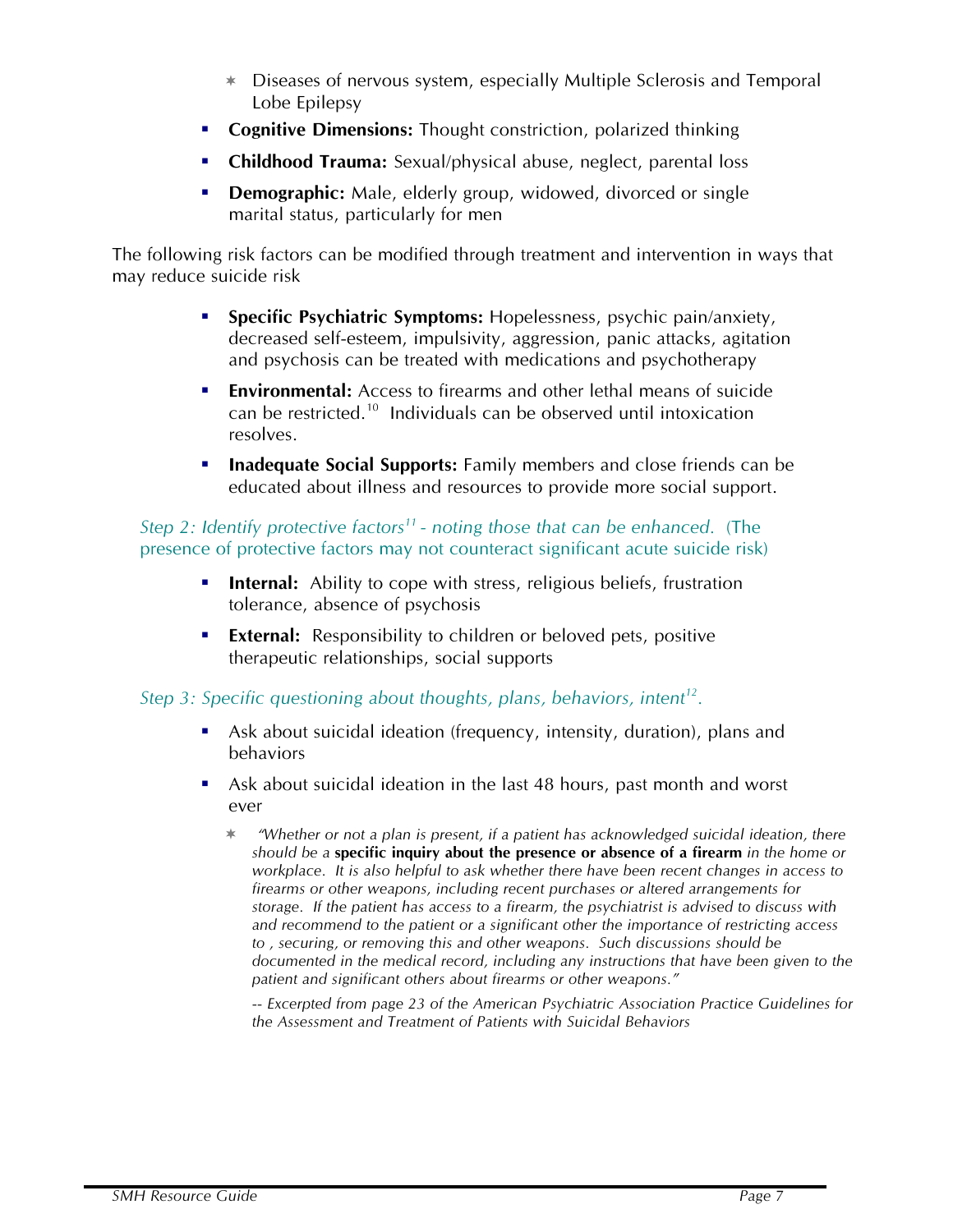- If a plan is identified, evaluate steps taken to enact the plan, preparations for dying and the patient's expectations of lethality. Timing, location of plan, lethality of method and availability are key to evaluating level of risk
- Ask about behaviors: rehearsals (e.g., tying noose, loading gun), aborted attempts, and past attempts, versus non-suicidal self injurious actions
- Ask about intent: extent to which the patient (1) expects to carry out the plan and (2) believes the plan/act to be lethal vs. self-injurious; explore ambivalence: reasons to die versus reasons to live
- Assess for homicidal ideation, particularly in postpartum women and character disordered males dealing with separation, especially those who are paranoid or have Cluster B personality disorders or traits
- Assess access to lethal methods, including firearms<sup>13</sup> (see above excerpt)
- Assess for the presence of non-suicidal self-injury, particularly among adolescents and young adults, and especially among those who have a mood disorder or externalizing disorders. The assessment should mirror that of assessment of suicide risk and should include questions about the presence of intent to die, the function of or reasons for engaging in the behavior, methods used, frequency and severity of past self-injurious behavior, and the presence of plan and intent to engage in future self-injury<sup>14</sup>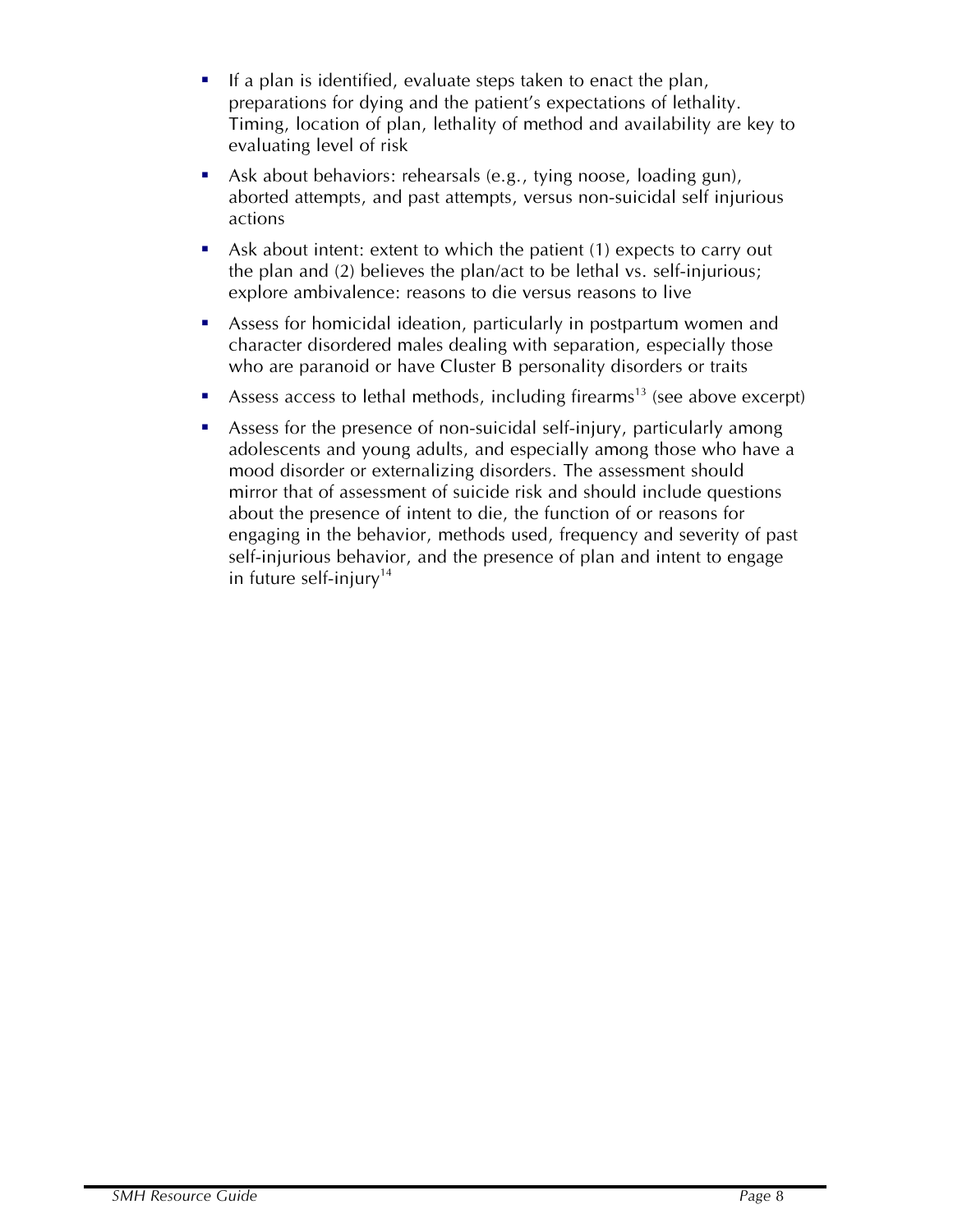## *M(C)2: THE CLIENT'S IMMEDIATE SAFETY NEEDS AND MOST APPROPRIATE SETTING FOR TREATMENT ARE ADDRESSED.*

#### The second Implementation Expectation corresponds to the fourth step of the SAFE-T.

#### *Step 4: Determine level of risk and develop an intervention plan to address the risk15*

*"The estimation of suicide risk, at the culmination of the suicide assessment, is the quintessential clinical judgment, since no study has identified one specific risk factor or set of risk factors as specifically predictive of suicide or other suicidal behavior."16*

*--Excerpted from page 24 of The American Psychiatric Association Practice Guidelines for the Assessment and Treatment of Patients with Suicidal Behaviors* 

#### **Addressing immediate safety needs begins with the patient's arrival in the emergency department (ED)17/ 18**

High Risk Patients include those who:

- Have made a serious or nearly lethal suicide attempt **or**
- Have persistent suicide ideation and/or planning **and**:
	- $*$  Have command hallucinations
	- Are psychotic
	- Have recent onset of major psychiatric syndromes, especially depression
	- Have been recently discharged from psychiatric inpatient unit
	- $*$  Have a history of acts/threats of aggression

Interventions for high risk patients include:

- Assessment of patient's medical stability
- One-to-one constant staff observation and/or security
- **Elopement precautions**
- **Body/belongings search**
- Administration of psychotropic medications to reduce agitation and/or application of physical restraints<sup>19</sup> as clinically indicated

Moderate Risk Patients include those who:

- Have multiple risk factors and few protective factors
- Display suicidal ideation with a plan, but do not have intent or behavior

Interventions for moderate risk patients include:

- Admission may be necessary (depending on risk factors)
- Development of a crisis plan
- Providing emergency information, including both local and national phone numbers (i.e., National Suicide Prevention Lifeline at 1-800- 273-TALK)

Low Risk Patients include those who: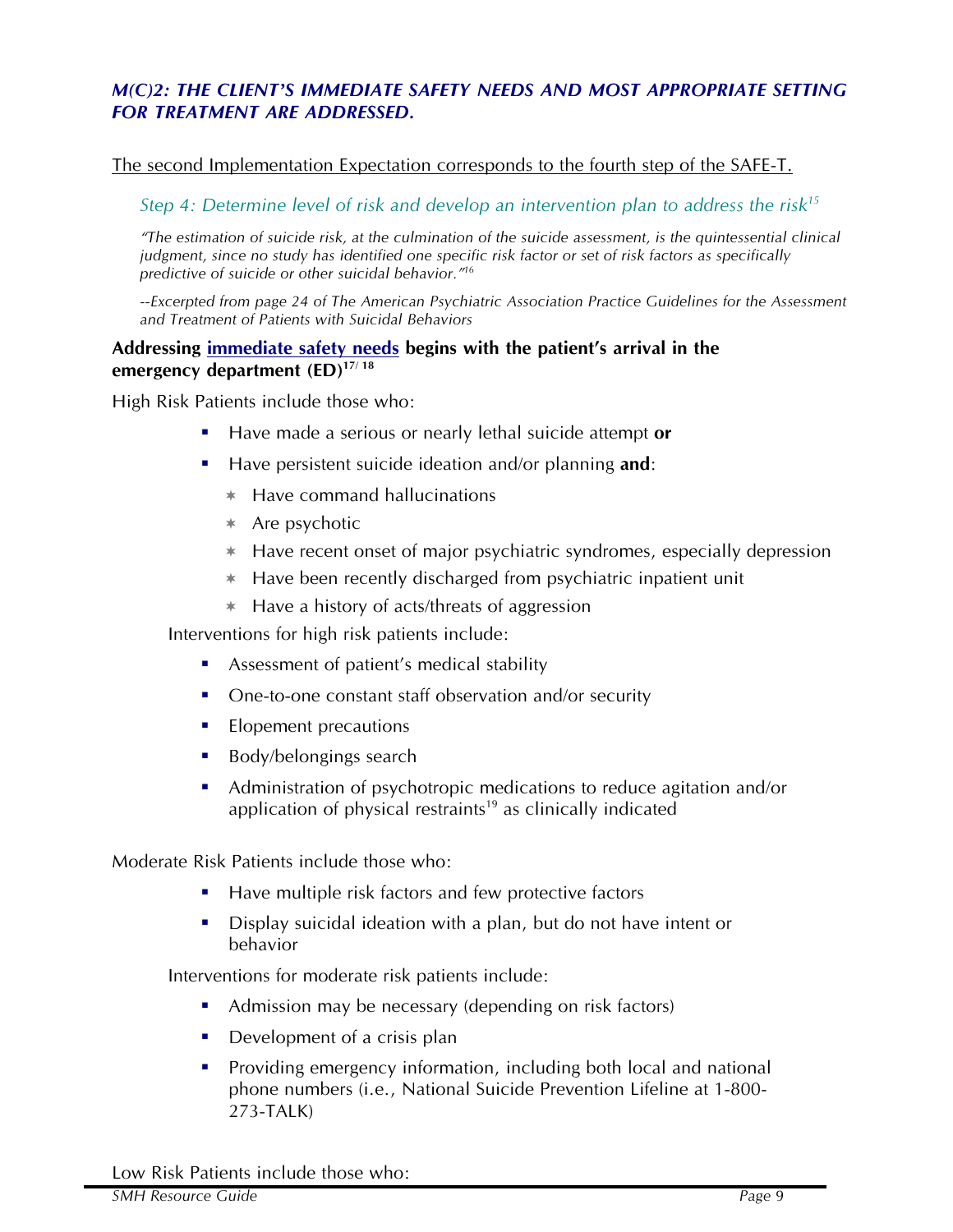- Have modifiable risk factors and strong protective factors
- Have thoughts of death, but do not have a plan, intent or behavior

Interventions for low risk patients include:

- Outpatient referral
- Symptom reduction
- **Providing emergency information, including both local and national** phone numbers (i.e., National Suicide Prevention Lifeline at 1-800-273-TALK)

# Guidelines for selecting a treatment setting after the evaluation is completed in the ED<sup>20</sup>

Hospital Admission is generally indicated:

After a suicide attempt or aborted suicide attempt if:

- Patient is psychotic
- Attempt was violent, near-lethal, or premeditated
- **Precautions were taken to avoid rescue or discovery**
- **Persistent plan and/or intent is present**
- Distress is increased or patient regrets surviving
- Patient is male, older than 45 years of age, especially with new onset of psychiatric illness or suicidal thinking
- Patient has limited family and/or social support, including lack of stable living situation
- Current impulsive behavior, severe agitation, poor judgment, or refusal of help is evident
- Patient has change in mental status with a metabolic, toxic, infectious, or other etiology requiring further workup in a structured setting

In the presence of suicidal ideation with:

- Specific plan with high lethality (e.g. plans to shoot self and has a gun)
- High suicidal intent (e.g. "I can't take this any longer; I must find a way to make it stop. My family would be better off without me.")
- Severe anxiety, agitation or perturbation

#### *Admission may be necessary:*

After a suicide attempt or aborted suicide attempt, except in circumstances for which admission is generally indicated, in the presence of suicide ideation with:

- **Psychosis**
- **Major psychiatric disorder**
- **Past attempts, particularly if medically serious**
- **Possibly contributing medical condition**
- Lack of response to or inability to cooperate with partial hospital or outpatient treatment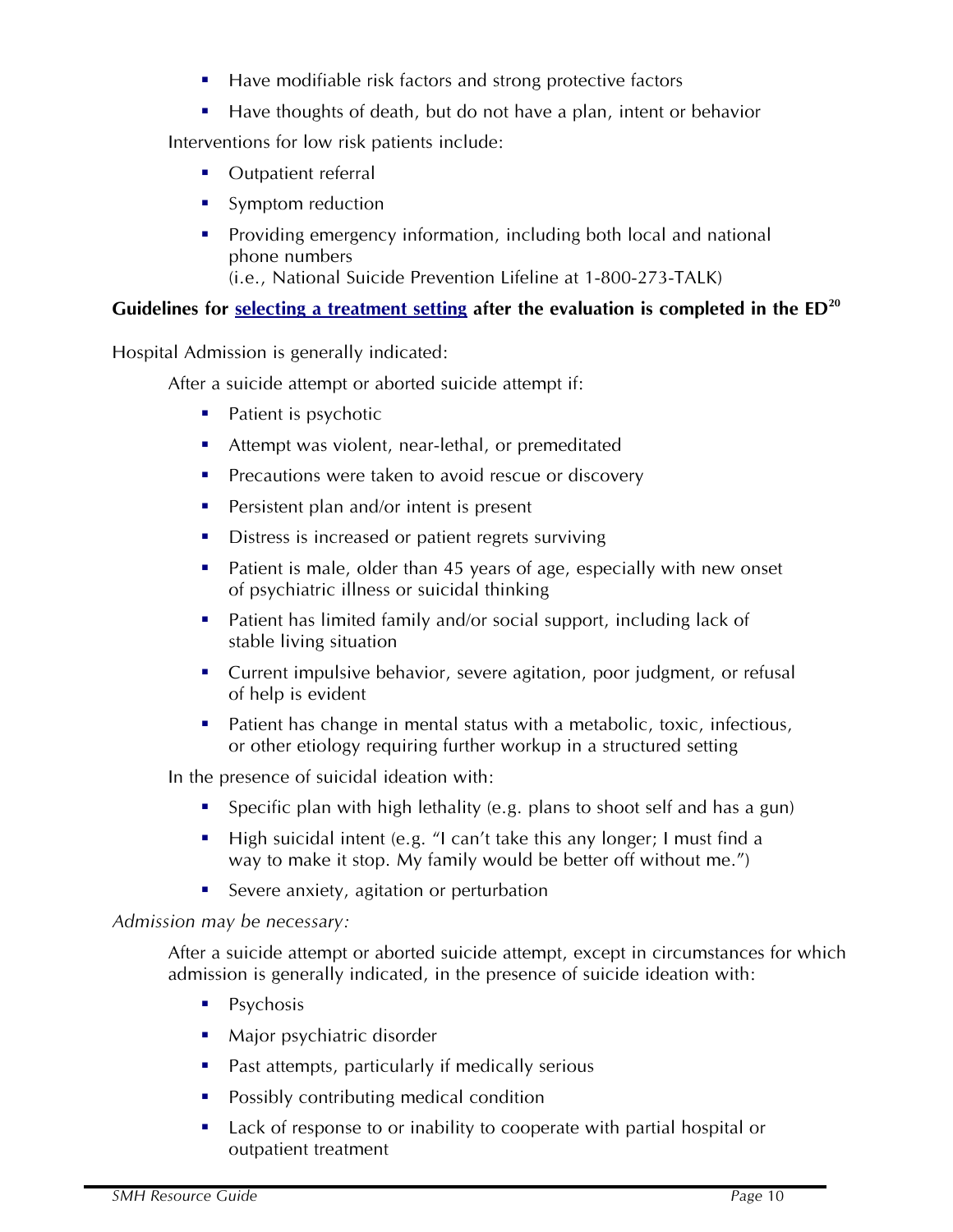- Need for supervised setting for medication trial or electroconvulsive therapy
- Need for skilled observation, clinical tests, or diagnostic assessments that require a structured setting
- **EXTERNIM** Limited family and/or social support, including lack of stable living situation
- Lack of an ongoing clinician-patient relationship or lack of access to timely outpatient follow-up
- In the absence of suicide attempts or reported suicidal ideation/plan/intent but evidence from the psychiatric evaluation and/or history from others suggests a high level of suicide risk and a recent acute increase in risk

# *Release from emergency department with follow-up recommendations may be possible.*

After a suicide attempt or in the presence of suicidal ideation/plan when:

- Suicidality is a reaction to precipitating events (e.g., exam failure, relationship difficulties), particularly if the patient's view of the situation has changed since coming to the emergency department
- Plan/method and intent have low lethality
- Patient has stable and supportive living situation
- Patient is able to cooperate with recommendations for follow-up, with treatment provider contacted, if possible, if applicable

# *Outpatient treatment may be more beneficial than hospitalization.*

- Patient has chronic suicidal ideation and/or self-injury without prior medically serious attempts, if a safe and supportive living situation is available and outpatient psychiatric care is ongoing
- If patient is determined to have no intent to die from their self-injury and their behavior is determined to be of low lethality (e.g., superficial cutting or burning) and does not require medical attention

# **Guidelines for Inpatient Suicide Assessments**

- Assessments are conducted at critical stages of treatment (admission, change in privilege level, change in mental status, before discharge)
- Documentation of assessments and related changes in treatment plan, precaution levels, or privilege, transitions between treatment units and discharge plans are critical
- Because there are multiple members of a treatment team, both verbal and written communication regarding patient suicide risk are important

# **Immediate Safety Needs of Hospitalized Patients**

- In a patient being admitted for suicidality, close observation needs to be considered until the patient has received a complete psychiatric evaluation and suicide assessment.
- Familiarity with indications for appropriate pharmacologic intervention, seclusion, restraints, body and belongings searches, and 1:1 monitoring is essential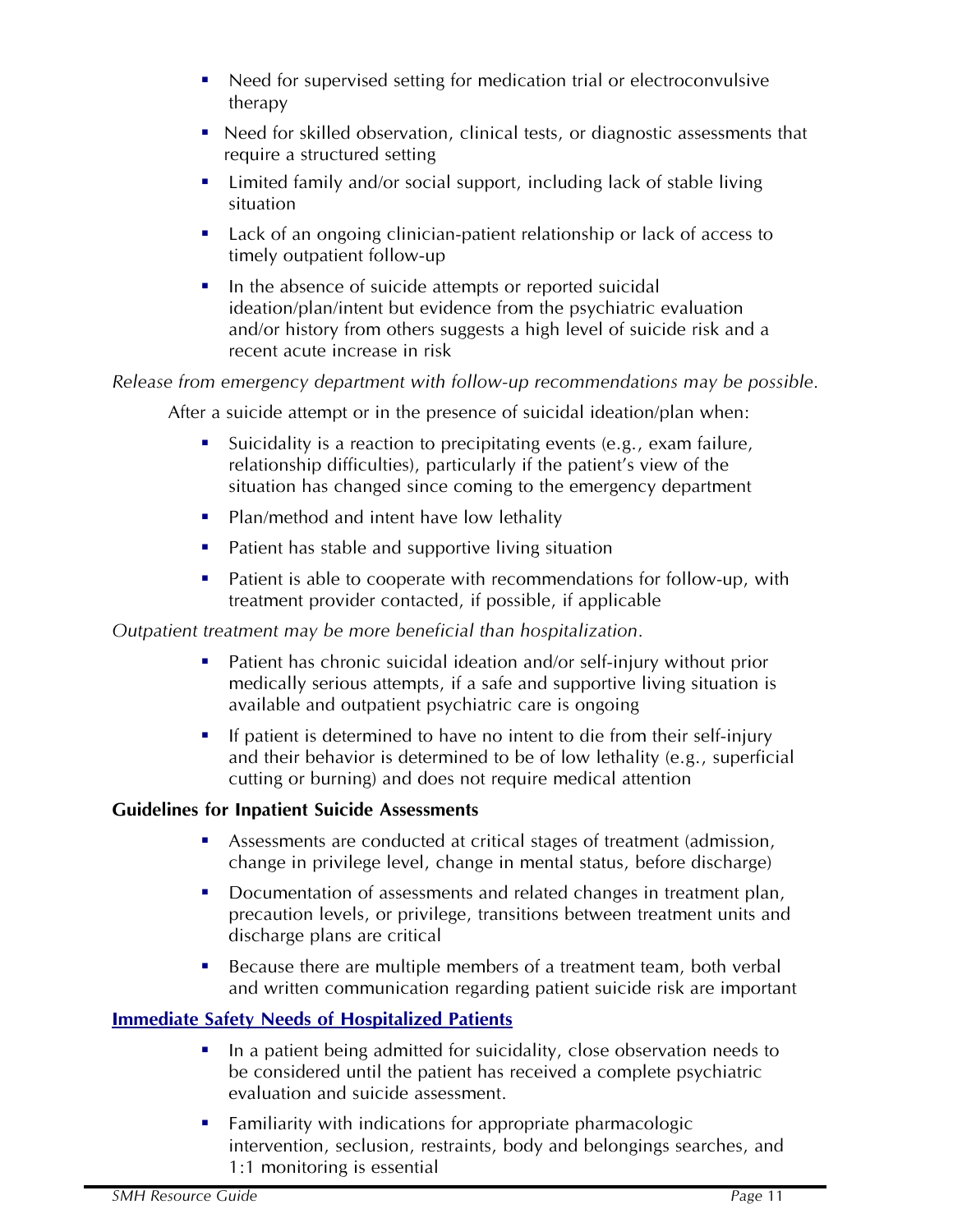### **Familiarity with utility and limitations of Suicide Prevention Contracts (known as "no-harm contracts" or "contracts for safety")**

Potential utility needs to be weighed against potential limitations

- Have been used clinically in either verbal or written form to assess or manage suicide risk
- $*$  Sometimes viewed as helpful in judging the strength of the therapeutic alliance or the extent of the patient's ambivalence about seeking help if suicidal impulses occur
- May provide an opportunity to educate patients about staff availability or about coping with suicidal impulses
- However, use of suicide prevention contracts is often overvalued
- No evidence supports their effectiveness
- Do not act as legally binding contracts
- May inappropriately reduce clinical vigilance particularly if substituted for more detailed assessments of suicide risk

Characteristics of the individual patient, nature of the therapeutic alliance and the treatment setting must also be considered

*"Suicide prevention contracts are only as reliable as the state of the therapeutic alliance…As a result, the use of suicide prevention contracts in emergency settings or with newly admitted and unknown inpatients is not recommended. Furthermore, patients in crisis may not be able to adhere to a contract because of the severity of their illness. Suicide prevention contracts are also ill-advised with agitated, psychotic, or impulsive patients or when the patient is under the influence of an intoxicating substance."* 

*--Excerpted from page 68 of the American Psychiatric Association Practice Guidelines for the Assessment and Treatment of Patients with Suicidal Behaviors* 

#### **Suicide Risk and Observation Levels**

The monitoring of the suicidal patient includes a range of frequency of observations from 1:1 (constant observation), to 15 minute checks, to 30 minute checks, as well as different categories of restrictions.

Examples of restrictions include:

- **Supervised Bathroom**
- **Unit restriction**
- Restriction to public areas
- Supervised sharps
- Placement in hospital clothing

The determination of the level of observations and restrictions depends upon the level of risk assessed that occurs, for example, at the time of checks.

#### **Safety Needs to Consider in the Physical Environment**

- Assess the physical environment, focusing on controlling patient access to methods of self-injury
- The most common methods of suicide in hospitals are hanging, suffocation and jumping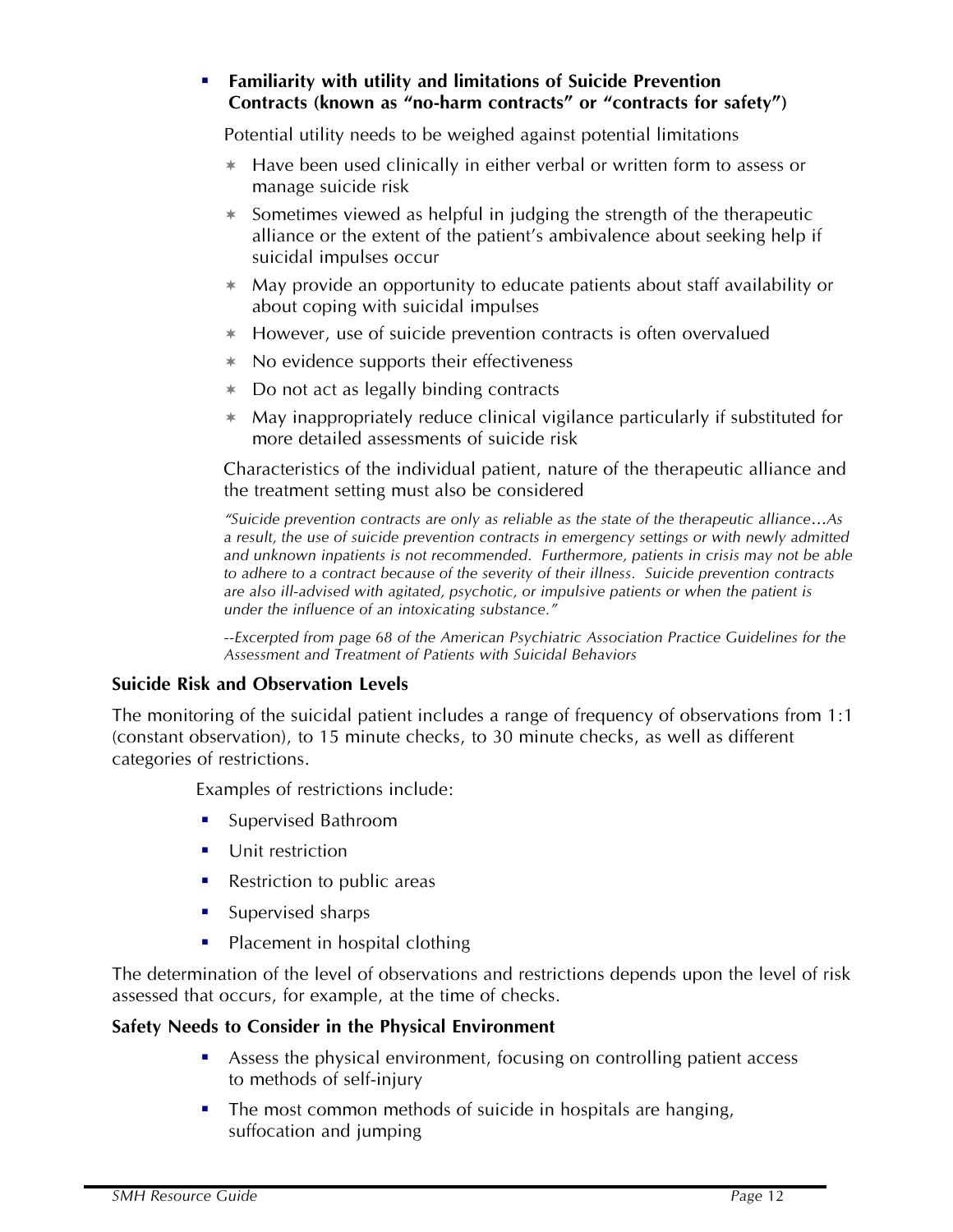- Suicidal patients on medical units are in less controlled, therefore, higher-risk physical environments; Safety is increased by providing closer observations, often 1:1 with a sitter
- The following questions should help address areas of potential vulnerability in the physical facility:

Access to means of hanging, suffocation, and strangulation

- Are there fixtures (shower heads, light fixtures, curtain rods, closet doors, door knobs) from which something heavy could be suspended?
- Do closets and showers have break-away rods?
- Are there any hospital beds on the unit? Is observation of patients who require medical equipment (e.g., beds, intravenous lines, oxygen) adequate?
- Under what circumstances are shoelaces and belts taken from the patient? What assessment allows their return? How are these events documented?
- Are linen closets locked?
- Are guitars and other string instruments allowed on the unit?
- $*$  Are plastic trash can liners on the unit?

Access to jumping as a method of suicide

- $*$  Is the unit located higher than ground level?
- Do patients have access to windows, balconies, fire escapes, any place from which they could jump?
- \* Are the windows able to be opened or broken?

Access to other potentially harmful items

- Is a body/belongings search done on admission?
- $*$  Is the unit locked?
- Are items brought in by visitors searched?
- Are items such as belts/glass bottles/cigarette lighters taken from patients?
- Are cleaning supplies closely monitored by staff?
- Are there electrical outlets in the bathrooms?
- \* Are there blow-dyers or other electrical appliances?
- \* How are razors for shaving monitored?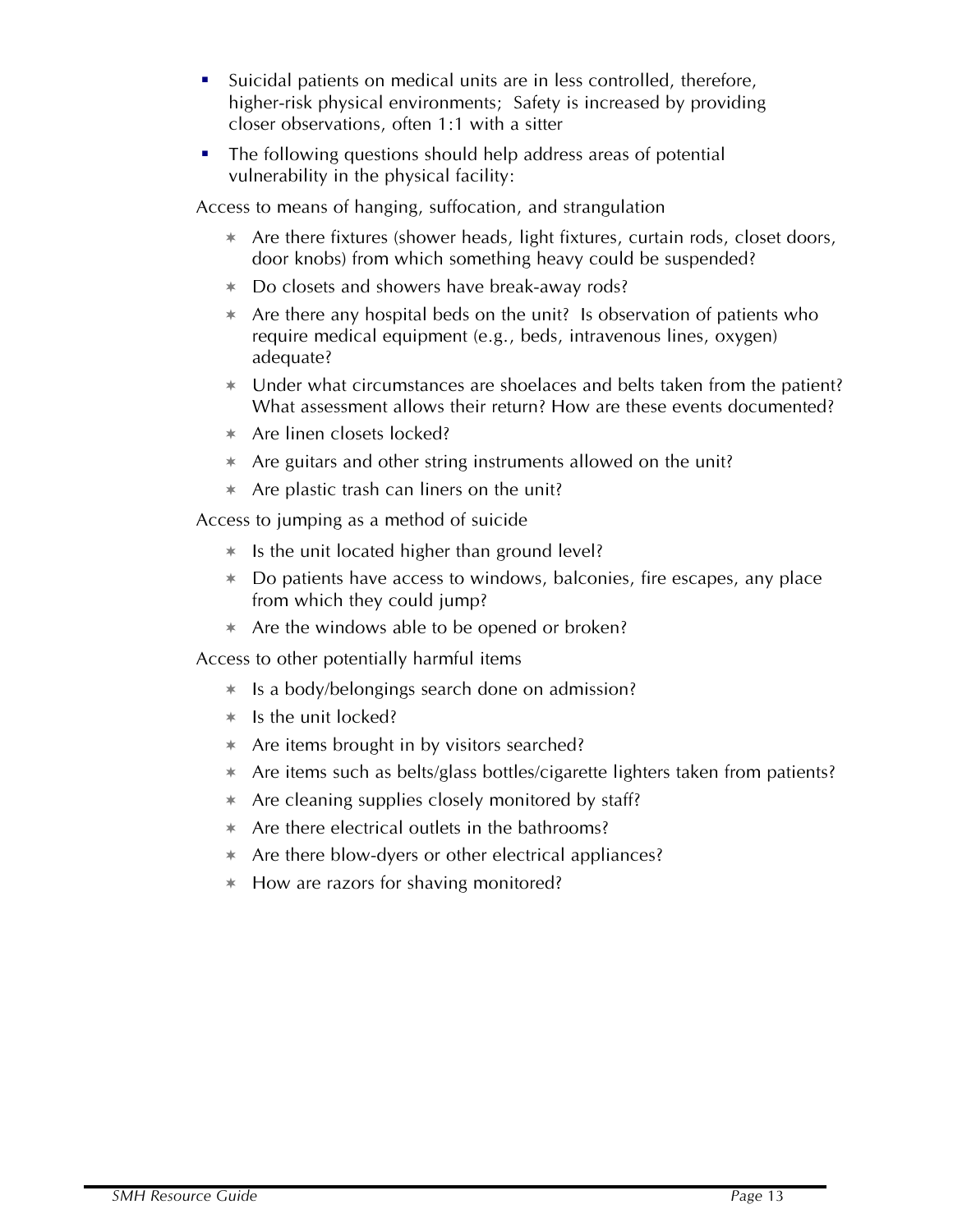Challenges to transporting patients

- $*$  Is the reason for taking the patient off the unit urgently needed or required? The increased risk associated with the transport should be balanced by the benefit of the testing.
- Consider where the patient is going. Is that facility safe? Does the patient have access to places from which to jump or hang?
- Consider a higher level of observation for the duration of the time the patient is off the more secure unit, e.g., if the patient is on 15 minute checks consider a 1:1 for the transport. If the patient is on 1:1 and in restraints consider 2:1 for the transport and having the patient restrained in transit.
- Staff responsible for the observations must be informed of the status of the patient and aware of their options and level of responsibility for intervening in a crisis*.*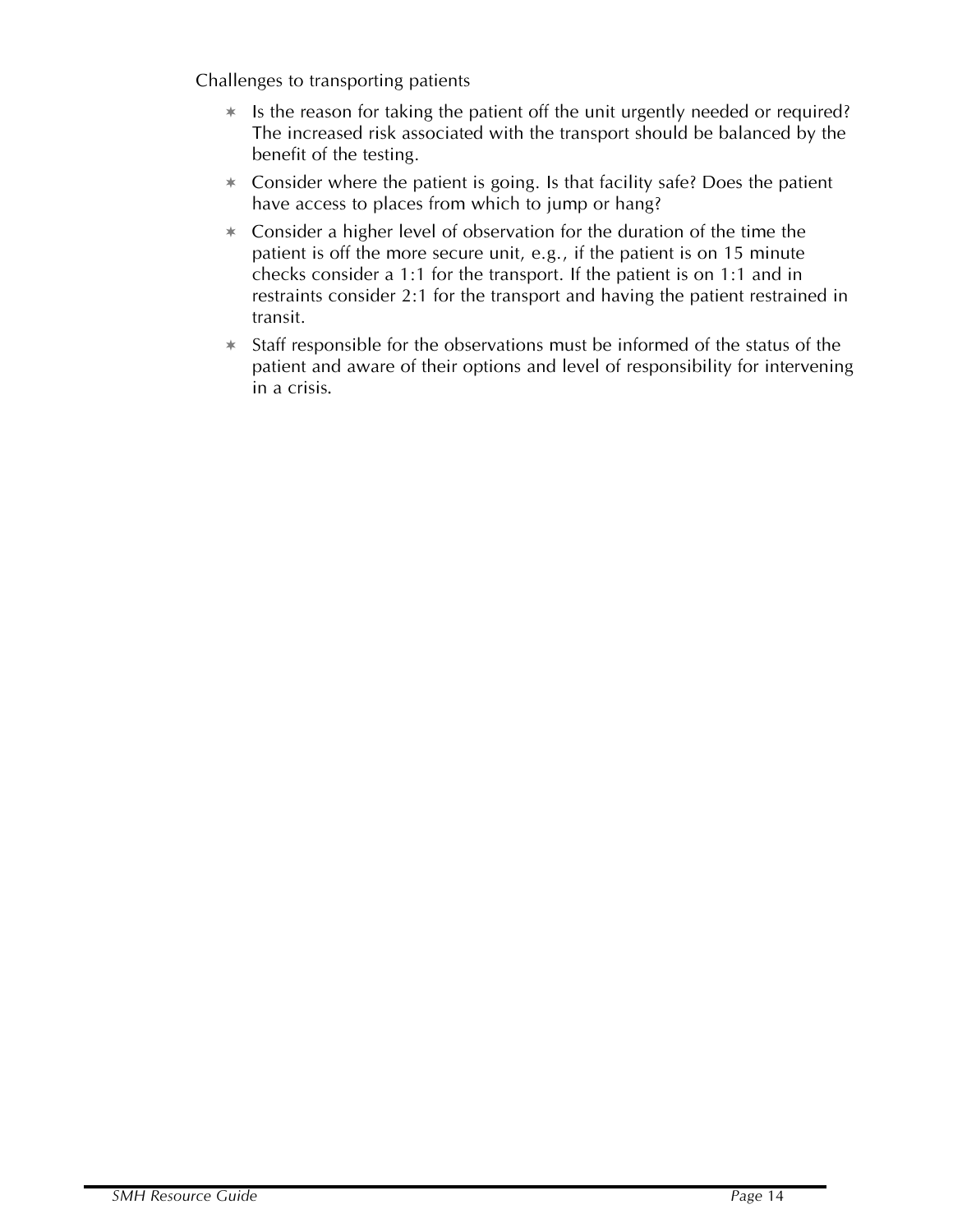## *M(C)3: THE ORGANIZATION PROVIDES INFORMATION SUCH AS A CRISIS HOTLINE TO INDIVIDUALS AND THEIR FAMILY MEMBERS FOR CRISIS SITUATIONS.*

#### The third Implementation Expectation corresponds to the fifth step of the SAFE-T.

*Step 5: Document the assessment of risk, rationale, intervention and follow up instructions* 

#### **Patient Discharge Guidelines and Information**

From the ED

- I dentify and, if appropriate, contact outpatient support system; family/friends
- Develop appropriate plan; referral to current treatment providers/outpatient clinic
- **Inform patient and/or family/friends (if indicated) about the signs of** increased suicide risk; especially sleep disturbance, anxiety, agitation, and suicidal expressions and behaviors
- If the patient does not wish to permit contact with family, this should be documented
- **Provide emergency contact numbers (local and national numbers, such** as 800-273-TALK) and instructions about when to call

From an Inpatient Unit

- **Provide the patient and the family/friends with discharge instructions**
- **Explain the uneven recovery path from their illness, especially** depression. e.g., "There are likely to be times when you feel worse that doesn't mean that the medications have stopped working. Contact your healthcare clinician if this happens"
- Inform the family/friends (if indicated) about the signs of increased suicide risk; especially sleep disturbance, anxiety, agitation and suicidal expressions and behaviors
- If the patient does not wish to permit contact with family, this should be documented
- **Provide information for follow-up appointment, which may include** contacting current provider and/or scheduling an appointment
- **If presence of firearms has been identified, document instructions** given to patient and/or significant other $^{21}$
- **Provide prescriptions that allows for a reasonable supply of medication** to last until the first follow-up appointment (when indicated)
- Provide information about local resources available, such as emergency contact numbers (local and national numbers, such as 1-800-273-TALK) and instructions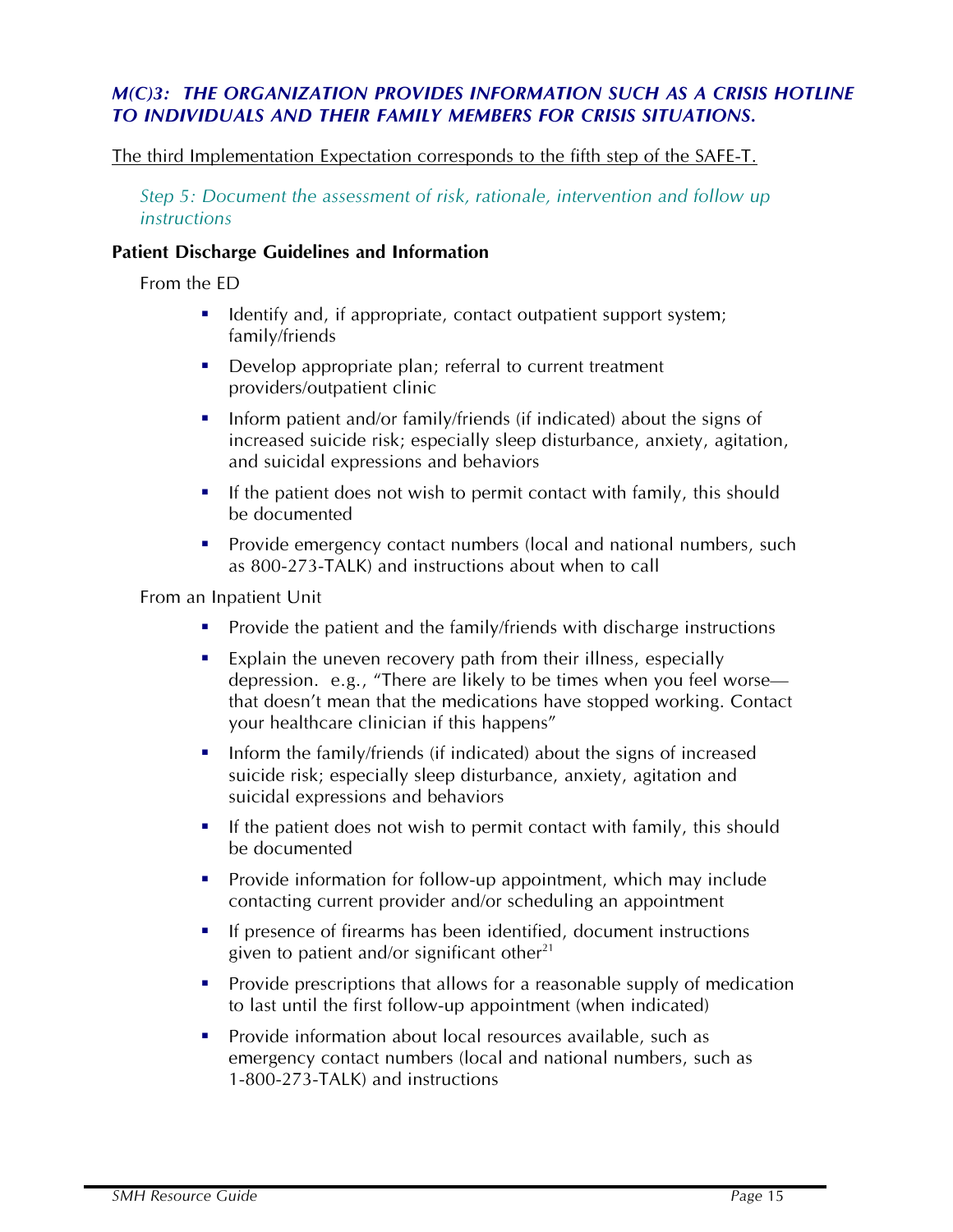## **Suicide Risk Following Discharge**

- Suicide risk increases following discharge across diagnostic categories
- Suicide attempts are also more frequent in the time period following discharge

#### **Other Documentation Guidelines**

When to Document Suicide Risk Assessments

- At the time of hospital admission
- **With occurrence of any suicidal behavior or ideation**
- Whenever there is any noteworthy clinical change
- Before increasing privileges/giving passes
- Before discharge

What to Document in a Suicide Assessment

- Risk level
- Basis for the risk level (including presence and characteristics of any suicidal or non-suicidal self-injury thoughts or behaviors)
- Treatment plan for reducing the risk, including observations and other restrictions
- Documenting team meetings and communications can facilitate communication as well as risk management
- The issue of firearms (assessed before discharge). If present, document instructions; if absent, document as pertinent negative

#### Example of a Physician's Note

This 62 y.o., recently separated man is experiencing his first episode of major depressive disorder. In spite of his denial of current suicidal ideation, he is at moderate to high risk for suicide, because of his serious suicide attempt and his continued anxiety and hopelessness. The plan is to hospitalize with suicide precautions and medications, consider ECT w/u. Reassess tomorrow.

#### Example of a Nursing Note

Mr. X consistently denied suicidal ideation this evening when asked. However, he continued to pace and ruminate about how he had ruined his life and shamed his family by making a suicide attempt and being hospitalized. PRN Ativan was given. Patient was restricted to public areas and monitored on 15 minute checks. The Ativan was somewhat effective, after one hour he was sitting still in the TV room and not pacing.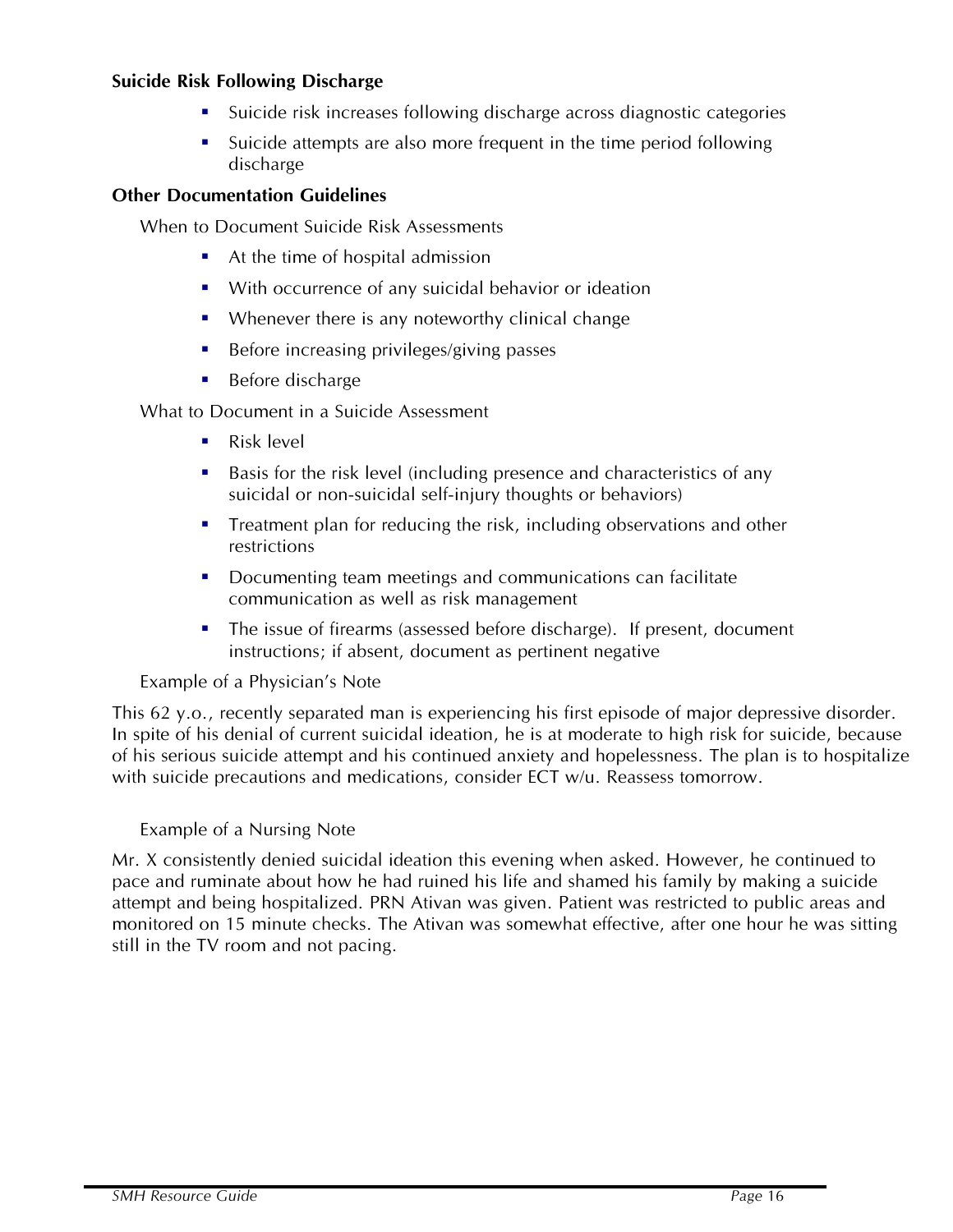# *SCREENING FOR MENTAL HEALTH AND DOUGLAS JACOBS, MD*

Screening for Mental Health, Inc (SMH), a non-profit organization, first introduced the concept of large-scale mental health screening in 1991 with its flagship program, National Depression Screening Day<sup>®</sup> (NDSD). Its success spurred the creation of National Alcohol Screening Day®, the National Eating Disorders Screening Program® and the expansion of NDSD to include screening for bipolar and anxiety disorders, including post traumatic stress disorder. SMH also developed a unique workplace and healthcare screening program utilizing online and telephone interactive technology. Recently, the Department of Defense contracted with SMH to create the nation's first voluntary mental health self-assessment program for service members and their families. Additionally, SMH has developed the SOS Signs of Suicide® Program, the only evidence-based youth suicide prevention shown to reduce suicide attempts in a randomized controlled study. Through the website www.StopASuicide.org, SMH provides educational information for both professionals and the general public.

The founder and CEO of Screening for Mental Health, Douglas G. Jacobs, M.D., is an Associate Clinical Professor of Psychiatry at Harvard Medical School and a nationally recognized expert on suicide and depression. While maintaining an active clinical practice in Massachusetts, he has edited three books; including the textbook "Harvard Medical School Guide to Suicide Assessment and Intervention." Additionally, he has published numerous papers on suicide and led academic seminars on the subject. He served as the Chairperson for the Work Group of the American Psychiatric Association's Practice Guideline for the Assessment and Treatment of Patients with Suicidal Behaviors (2003). In 2004, he received the Massachusetts Psychiatric Society's Outstanding Psychiatrist Award for Advancement of the Profession.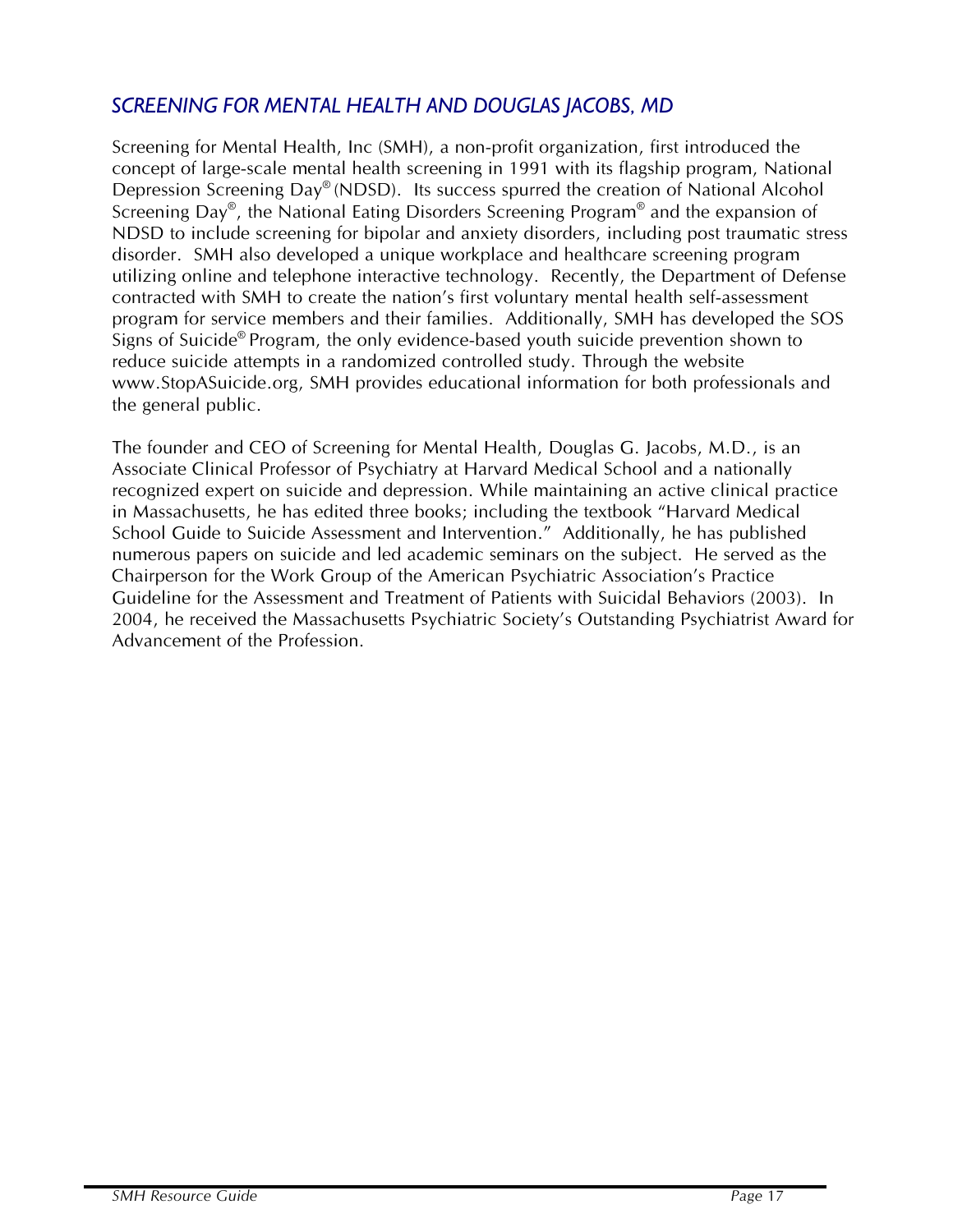# *GLOSSARY OF TERMS*<sup>22</sup>

*Suicide:* Self-inflicted death with evidence (either explicit or implicit) that the person intended to die

*Suicide Attempt:* Self-injurious behavior with a nonfatal outcome accompanied by evidence (either explicit or implicit) that the person intended to die

*Aborted Suicide Attempt*: Potentially self-injurious behavior with evidence (either explicit or implicit) that the person intended to die but stopped the attempt before physical damage occurred

*Suicidal Ideation*: Thoughts or serving as the agent of one's own death. Suicidal ideation may vary in seriousness depending on the specificity of suicide plans and the degree of suicidal intent

*Suicidal Intent*: Subjective expectation and desire for a self-destructive act to end in death

*Lethality of suicidal behavior*: Objective danger to life associated with a suicide method or action. Note that lethality is distinct from and may not always coincide with an individual's expectation of what is medically dangerous

*Non-suicidal self-injury:* Direct, deliberate destruction of one's own body tissue without any intent to die, such as cutting or burning one's own skin<sup>23</sup>